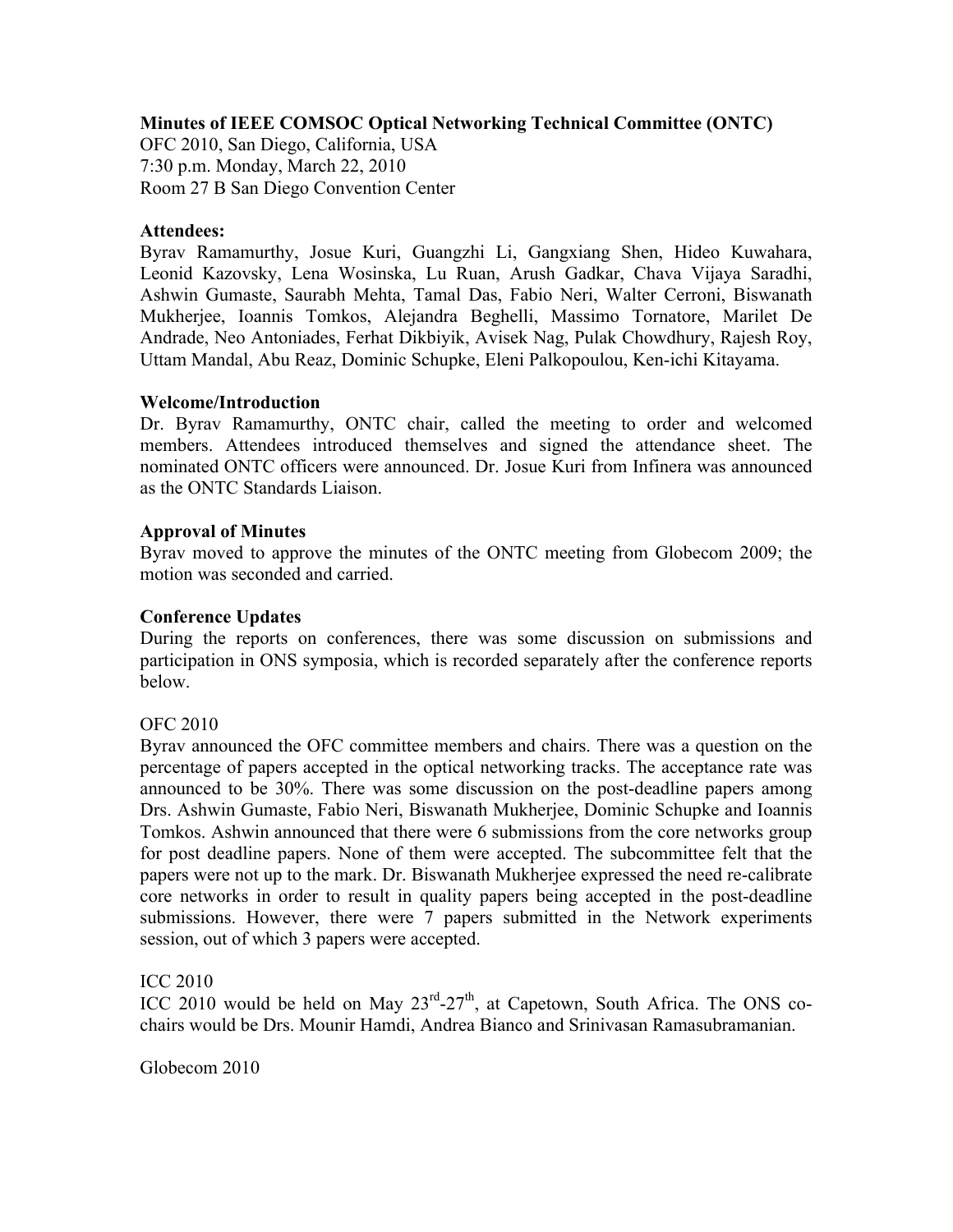To be held in Miami, Florida on December  $6<sup>th</sup>$ -10<sup>th</sup>. ONS co-chairs: Dr. George Rouskas, Ahmed Kamal, Filippo Cigini and Jun Zheng. The submission deadline was extended to the 31<sup>st</sup> of March. As of  $22<sup>nd</sup>$  March the ONS symposium had received 118 submissions.

ICC 2011 To be held in Kyoto, Japan. Submissions were encouraged. No new updates.

Globecom 2011 To be held in Houston, Texas. Submissions were encouraged. No new updates.

OFC 2011

The OFC 2011 conference will be held in Los Angeles California. Dr. Biswanath Mukherjee (general co-chair for OFC 2011) encouraged members for more submissions.

Other Conferences and Workshops

The fourth IEEE International Conference on Advanced Networking and Telecommunications Systems will be held in Mumbai, India on December  $15<sup>th</sup>$ -17<sup>th</sup>. The general co-chairs are: Dr. Rudra Dutta and Dr. Krishna Sivalingam. The deadline for submission is  $31<sup>st</sup>$  July. The main focus of the conference is core telecommunications networks, and ONTC members are encouraged to submit papers.

ONDM 2011

Dr. Walter Cerroni announced that the ONDM 2011 conference will be held in Bologna, from February  $8<sup>th</sup>$  to the 11<sup>th</sup>. The announcement for call for papers will be made soon.

# **Publications**

IEEE/OSA Journal of Optical Communications and Networking Paper submissions from ONTC members are encouraged.

Optical Switching and Networking – Special Issue on Green Communications and Networking

Authors are encouraged to submit their papers. Submission deadline: June 1, 2010.

# **ONTC PRISM Newsletter**

Dr. Ashwin Gumaste gave a short update on PRISM. He encouraged members from the industry to show active participation and also mentioned that there is link for PRISM on the ONTC website.

# **Other Items**

Dr. Lena Wosinska pointed that there is an overlap of the ACP conference with Globecom.